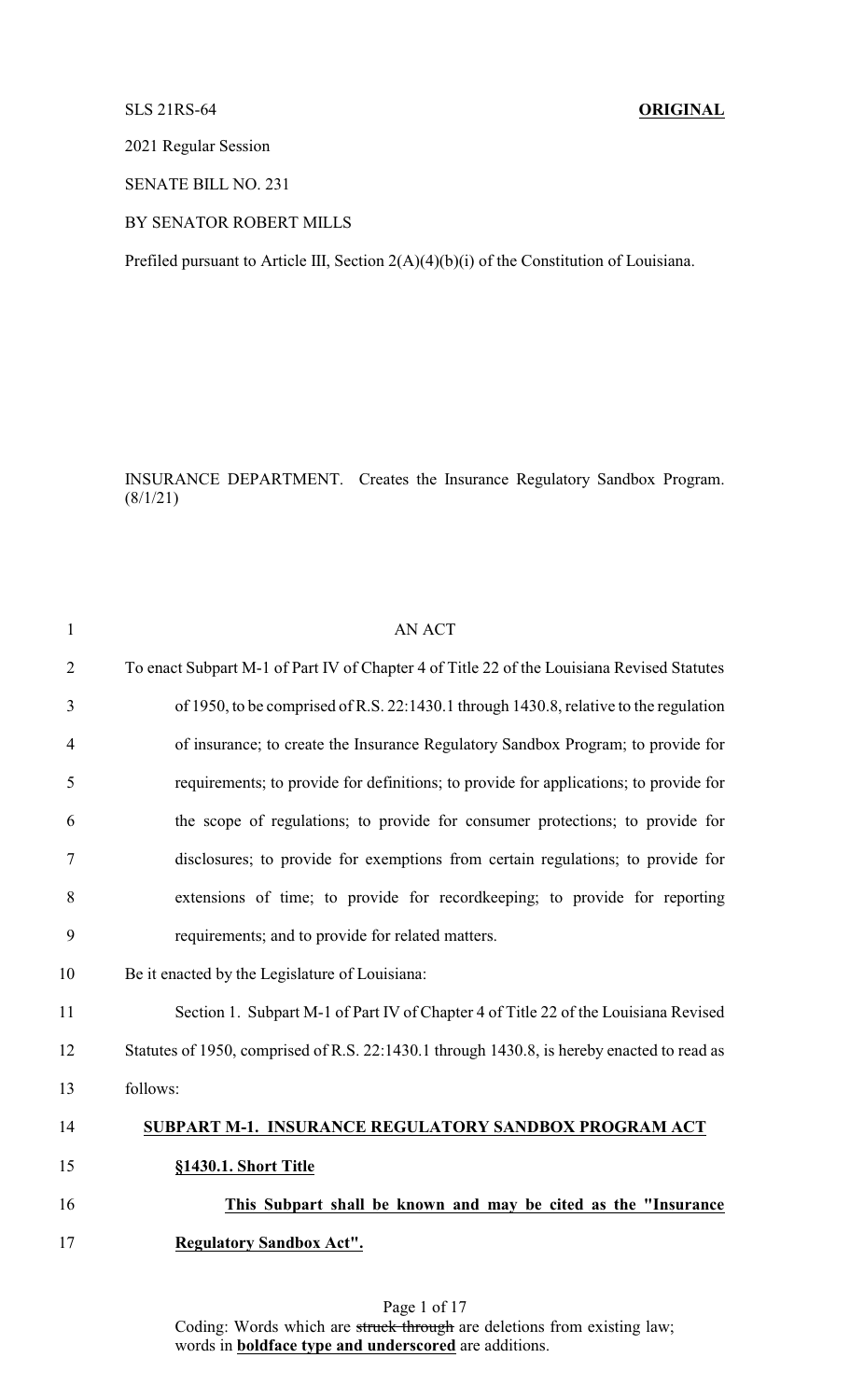| $\mathbf{1}$   | §1430.2. Definitions                                                                |
|----------------|-------------------------------------------------------------------------------------|
| $\overline{2}$ | As used in this Subpart, unless the context indicates otherwise, the                |
| 3              | following definitions shall apply:                                                  |
| 4              | (1) "Applicable agency" means a department or agency of the state,                  |
| 5              | other than the Department of Insurance, that by law regulates certain types of      |
| 6              | business activities in the state which are related to the sale of insurance but are |
| $\tau$         | not regulated by the Department of Insurance, including but not limited to the      |
| 8              | office of financial institutions, which the department determines would be          |
| 9              | necessary to regulate an insurance sandbox participant's particular proposed        |
| 10             | innovative insurance product or service.                                            |
| 11             | (2) "Applicant" means an individual or entity that is applying to                   |
| 12             | participate in the insurance regulatory sandbox.                                    |
| 13             | (3) "Blockchain technology" means the use of a digital database                     |
| 14             | containing records of financial transactions, which can be simultaneously used      |
| 15             | and shared within a decentralized, publicly accessible network and can record       |
| 16             | transactions between two parties in a verifiable and permanent way.                 |
| 17             | (4) "Consumer" means a person that purchases or otherwise enters into               |
| 18             | a transaction or agreement to receive an innovative insurance product or            |
| 19             | service that is being tested by an insurance sandbox participant.                   |
| 20             | (5) "Department" means the Department of Insurance.                                 |
| 21             | (6) "Innovation" means the use or incorporation of a new or emerging                |
| 22             | technology or a new use of existing technology, including blockchain technology,    |
| 23             | to address a problem, provide a benefit, or otherwise offer a product, service,     |
| 24             | business model, or delivery mechanism that is not known by the department to        |
| 25             | have a comparable widespread offering in the state.                                 |
| 26             | (7) "Innovative insurance product or service" means an insurance                    |
| 27             | product or service that includes an innovation that is different from, or used in   |
| 28             | a different manner than, other insurance products that are already licensed         |
| 29             | pursuant to this Title.                                                             |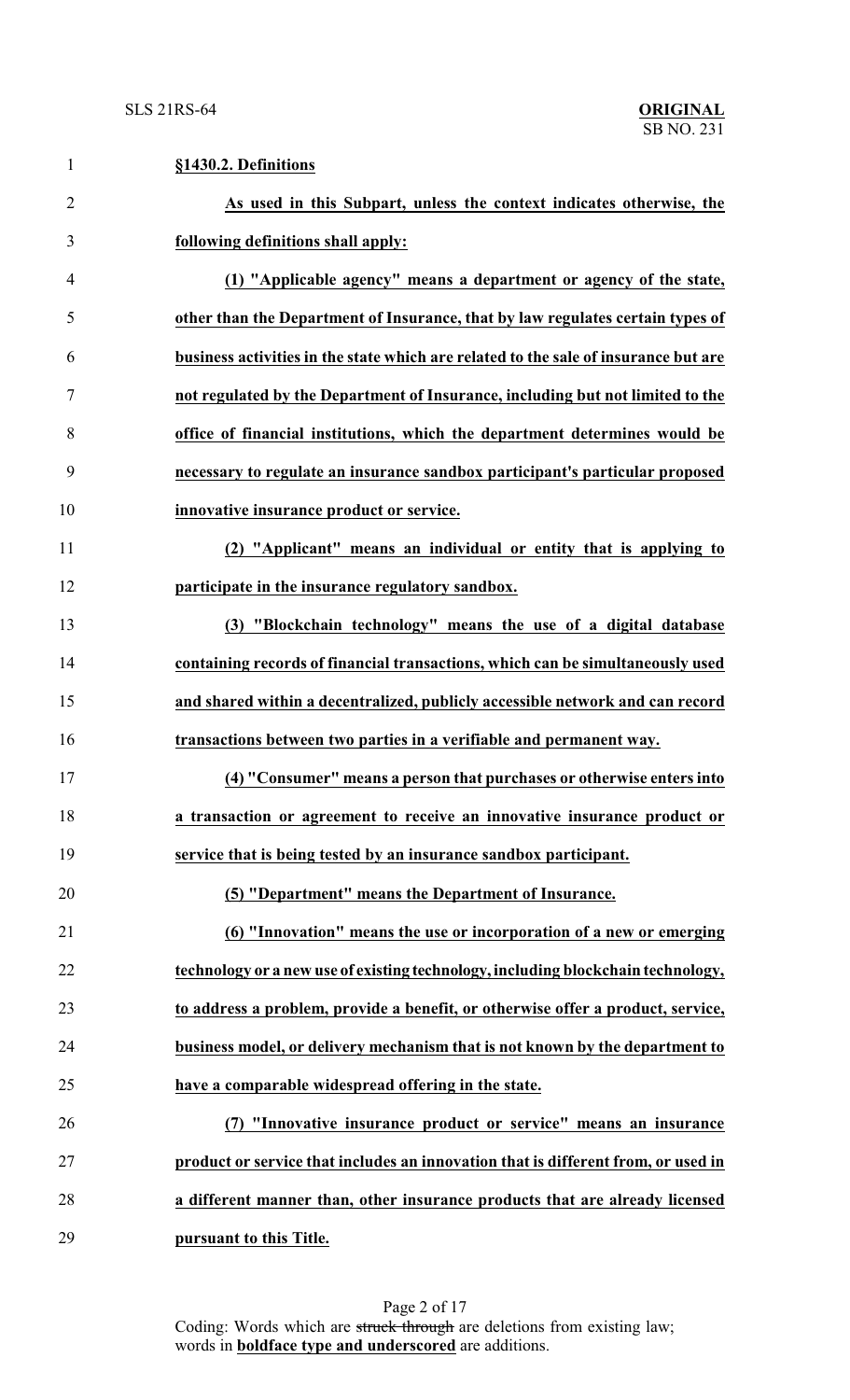| 1              | (8) "Insurance product or service" means an insurance product or                 |
|----------------|----------------------------------------------------------------------------------|
| $\overline{2}$ | insurance service that requires state licensure, registration, or other          |
| 3              | authorization as provided in this Subpart including an insurance product or      |
| $\overline{4}$ | insurance service that includes a business model, delivery mechanism, or         |
| 5              | element that requires a license, registration, or other authorization to engage  |
| 6              | in the insurance business, act as an insurance producer or consultant, or to     |
| $\tau$         | engage in insurance adjusting as regulated by this Subpart but shall not include |
| 8              | a product or service that is governed by Title 51 of the Louisiana Revised       |
| 9              | Statutes of 1950.                                                                |
| 10             | (9) "Insurance regulatory sandbox" means the Insurance Regulatory                |
| 11             | Sandbox Program created by this Subpart that allows a person to temporarily      |
| 12             | test an innovative insurance product or service on a limited basis without       |
| 13             | otherwise being licensed or authorized to act under the laws of this state.      |
| 14             | (10) "Insurance sandbox participant" means a person whose application            |
| 15             | to participate in the insurance regulatory sandbox is approved in accordance     |
| 16             | with the provisions of this Subpart.                                             |
| 17             | (11) "Test" means to provide an innovative insurance product or service          |
| 18             | in accordance with the provisions of this Subpart.                               |
| 19             | §1430.3. Creation of program; application requirements                           |
| 20             | A. There is hereby created the Insurance Regulatory Sandbox Program              |
| 21             | in the office of the commissioner of insurance.                                  |
| 22             | B. In administering the program, the commissioner shall do all of the            |
| 23             | following:                                                                       |
| 24             | (1) Consult with each applicable agency.                                         |
| 25             | (2) Establish a program to enable a person to obtain limited access to the       |
| 26             | market in this state to test an innovative insurance product or service without  |
| 27             | obtaining a license or other authorization that might otherwise be required.     |
| 28             | C. The commissioner may execute agreements with or follow the best               |
| 29             | practices of the United States Consumer Financial Protection Bureau or the best  |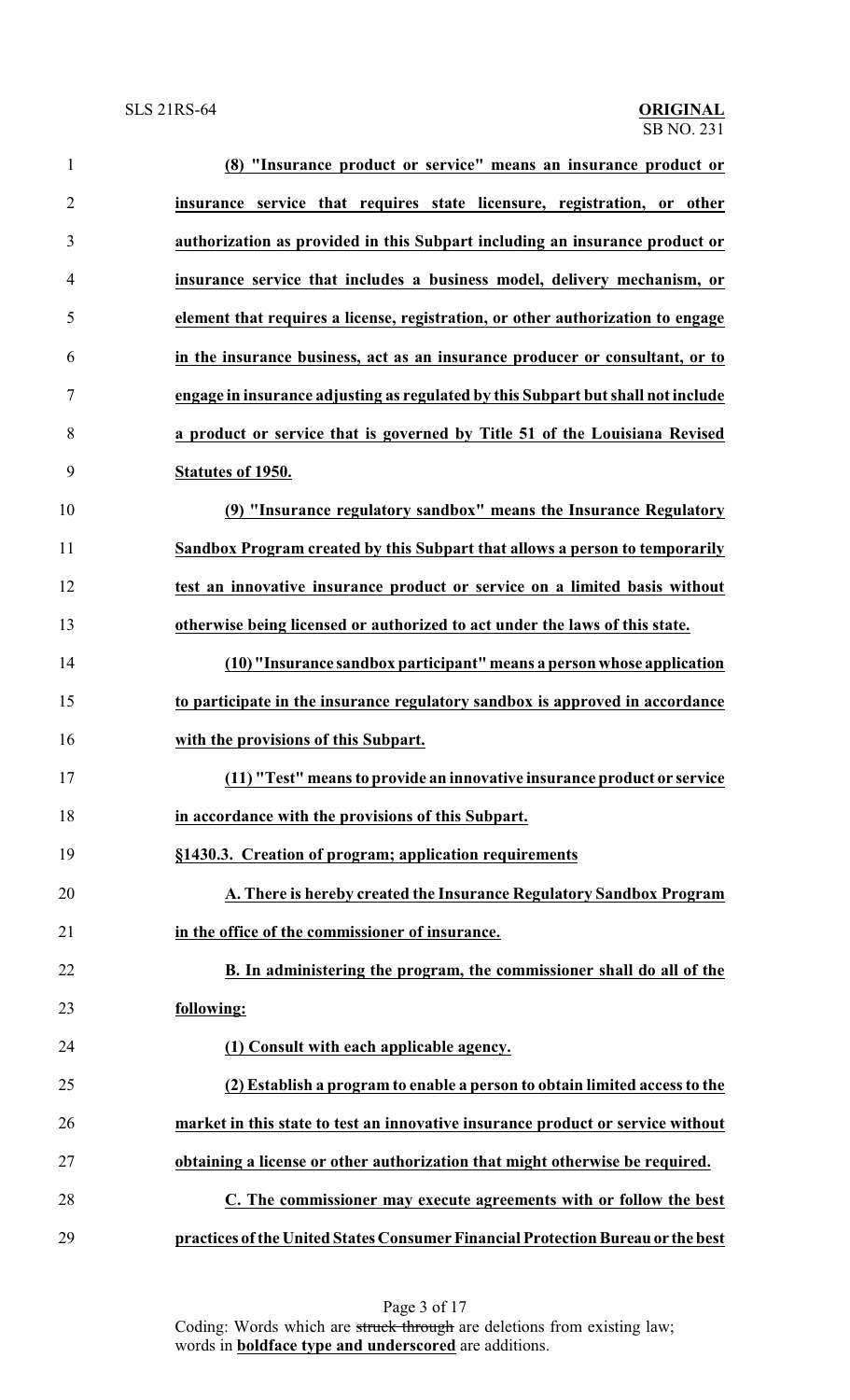| $\mathbf{1}$   | practices of another state that is administering similar insurance programs.       |
|----------------|------------------------------------------------------------------------------------|
| $\overline{2}$ | D. The commissioner shall not approve participation in the insurance               |
| 3              | regulatory sandbox program by an applicant or any other participant who has        |
| 4              | been convicted or entered a plea of nolo contendere to a crime involving any of    |
| 5              | the following items:                                                               |
| 6              | (1) Theft, fraud, or dishonesty.                                                   |
| 7              | (2) That which bears a substantial relationship to the applicant's or              |
| 8              | participant's ability to safely or competently participate in the insurance        |
| 9              | regulatory sandbox program.                                                        |
| 10             | E. An applicant for the insurance regulatory sandbox shall provide an              |
| 11             | application in a form prescribed by the commissioner. As it relates to the         |
| 12             | application process, the applicant shall do all of the following items:            |
| 13             | (1) Submit a nonrefundable application fee of forty-five hundred dollars.          |
| 14             | This fee may be waived or reduced by the commissioner if the applicant holds       |
| 15             | a license issued by the department under the provisions of this Title.             |
| 16             | (2) Demonstrate that the applicant is subject to the jurisdiction of this          |
| 17             | state.                                                                             |
| 18             | (3) Demonstrate that the applicant has established a physical or virtual           |
| 19             | location that is adequately accessible to the department from which testing will   |
| 20             | be developed and performed and where all required records, documents, and          |
| 21             | data will be maintained.                                                           |
| 22             | (4) Provide relevant personal and contact information for the applicant,           |
| 23             | including legal names, addresses, telephone numbers, email addresses, website      |
| 24             | addresses, and other information required by the commissioner.                     |
| 25             | Disclose any criminal convictions of the applicant or other<br>(5)                 |
| 26             | participating personnel.                                                           |
| 27             | (6) Demonstrate that the applicant has the necessary personnel, financial          |
| 28             | and technical expertise, access to capital, and a developed plan to test, monitor, |
| 29             | and assess the innovative insurance product or service.                            |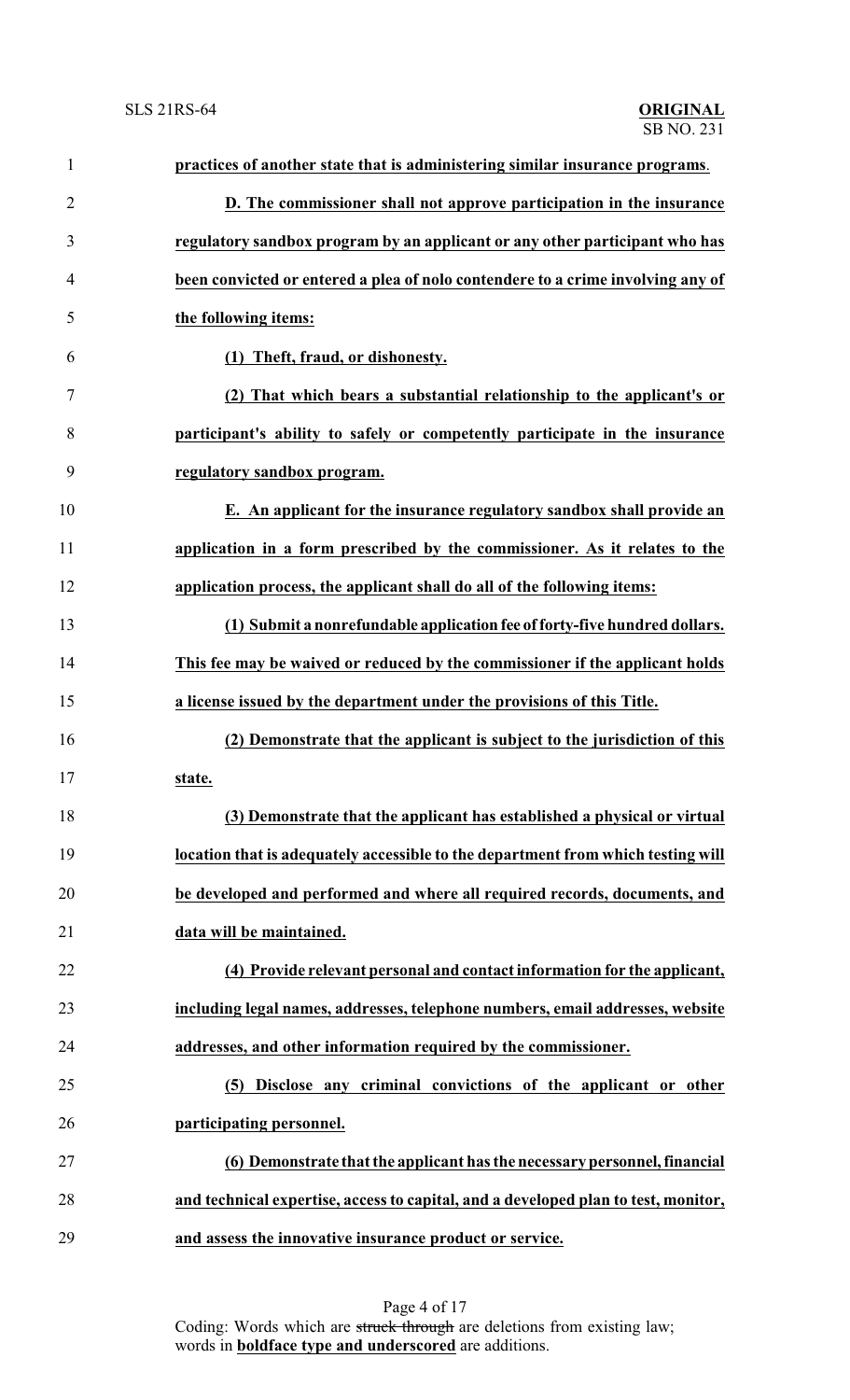| 1              | (7) Provide a description of the innovative insurance product or service           |
|----------------|------------------------------------------------------------------------------------|
| $\overline{2}$ | to be tested, including statements regarding all of the following items:           |
| 3              | How the innovative insurance product or service is subject to<br>(a)               |
| 4              | licensing or other authorization requirements outside of the insurance             |
| 5              | regulatory sandbox, including a specific list of all state laws, regulations, and  |
| 6              | licensing or other requirements that the applicant is seeking to have waived       |
| 7              | during the testing period.                                                         |
| 8              | (b) How the innovative insurance product or service will benefit                   |
| 9              | consumers.                                                                         |
| 10             | (c) How the innovative insurance product or service is different from              |
| 11             | other insurance products or services available in this state.                      |
| 12             | (d) What risks may confront consumers that use or purchase the                     |
| 13             | innovative insurance product or service.                                           |
| 14             | (e) How participating in the insurance regulatory sandbox will enable a            |
| 15             | successful test of the innovative insurance product or service.                    |
| 16             | (f) A description of the proposed testing plan, including estimated time           |
| 17             | periods for beginning the test, ending the test, and obtaining necessary licensure |
| 18             | or authorizations after the testing is complete.                                   |
| 19             | (g) A description of how the applicant will perform ongoing duties after           |
| 20             | the test.                                                                          |
| 21             | (h) How the applicant will end the test and protect consumers if the test          |
| 22             | fails, including providing evidence of sufficient liability coverage and financial |
| 23             | reserves to protect consumers and to protect against insolvency by the             |
| 24             | applicant.                                                                         |
| 25             | (i) Provide any other required information as determined by the                    |
| 26             | commissioner.                                                                      |
| 27             | F. An applicant shall file a separate application for each innovative              |
| 28             | insurance product or service that the applicant wants to test.                     |
| 29             | G. After an application is filed and before approving an application, the          |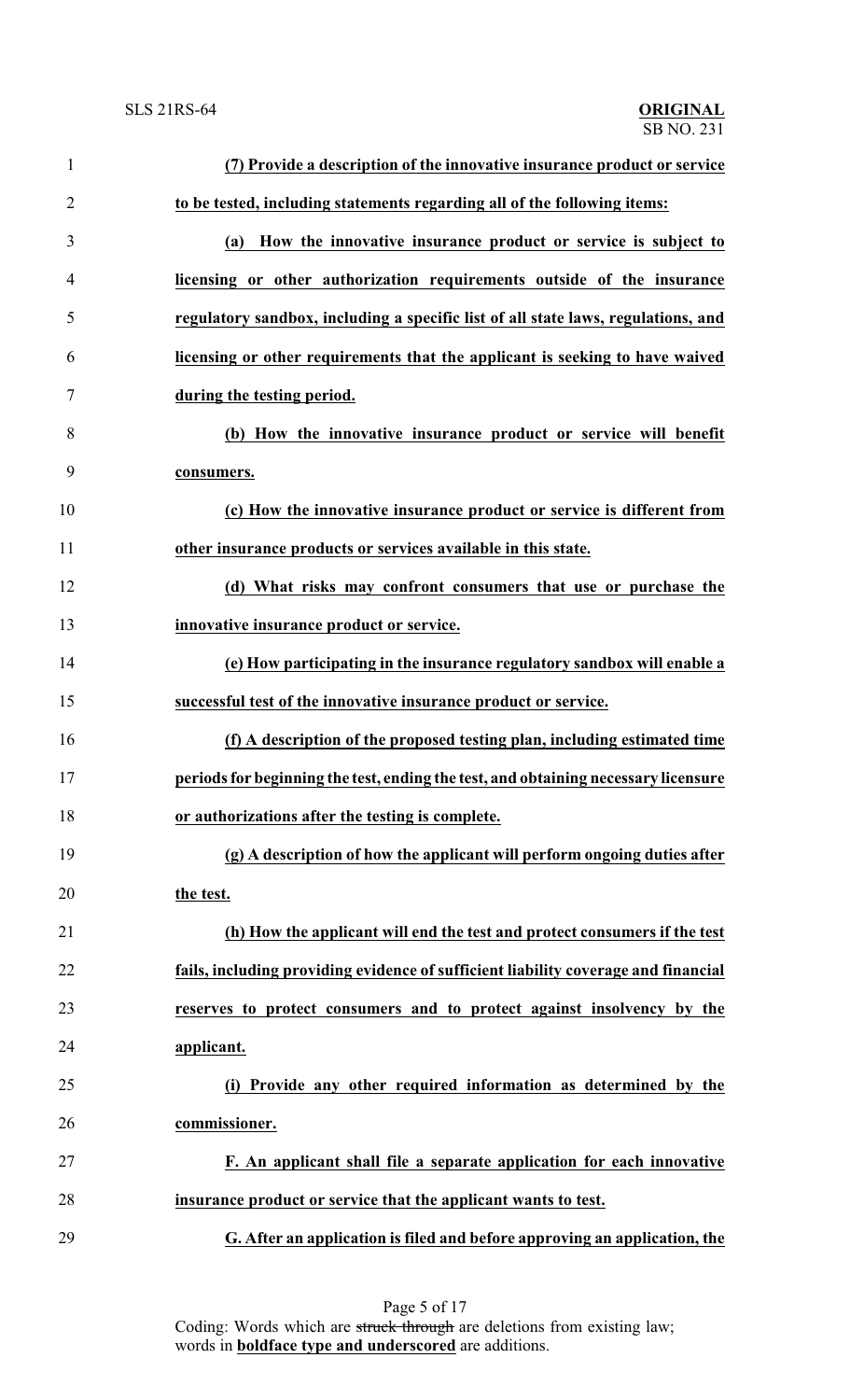| $\mathbf{1}$   | commissioner may seek any additional information from the applicant and from   |
|----------------|--------------------------------------------------------------------------------|
| $\overline{2}$ | the department's own research that the commissioner determines is necessary,   |
| 3              | including all of the following items:                                          |
| 4              | (1) Proof of sufficient assets, accounts, liability coverage, and surety       |
| 5              | bond coverage.                                                                 |
| 6              | (2) Other preparation by the applicant to ensure that consumers are            |
| 7              | protected and that the applicant is able to cover ongoing duties when the test |
| 8              | ends or if the test ends early.                                                |
| 9              | (3) Industry ratings and past performance of the applicant in other states     |
| 10             | as a sandbox participant or in the state of Louisiana in an insurance market   |
| 11             | that is regulated by the department.                                           |
| 12             | H.(1) Except as provided in Paragraph (2) of this Subsection, not later        |
| 13             | than ninety days after the day on which a complete application is received by  |
| 14             | the commissioner, the commissioner shall inform the applicant as to whether    |
| 15             | the application is approved for entry into the insurance regulatory sandbox.   |
| 16             | (2) The commissioner and an applicant may mutually agree to extend the         |
| 17             | ninety-day period for the commissioner to determine whether an application is  |
| 18             | approved for entry into the insurance regulatory sandbox.                      |
| 19             | I.(1) In reviewing an application under this Section, the commissioner         |
| 20             | shall consult with, and get approval from, each applicable agency before       |
| 21             | admitting an applicant into the insurance regulatory sandbox.                  |
| 22             | (2) The consultation with an applicable agency may include seeking             |
| 23             | information about whether any of the following apply:                          |
| 24             | (a) Whether the applicable agency has previously issued a license or           |
| 25             | other authorization to the applicant.                                          |
| 26             | (b) Whether the applicable agency has previously investigated,                 |
| 27             | sanctioned, or pursued legal action against the applicant.                     |
| 28             | (c) Whether the applicant can obtain a license or other authorization          |
| 29             | from the applicable agency after exiting the insurance regulatory sandbox.     |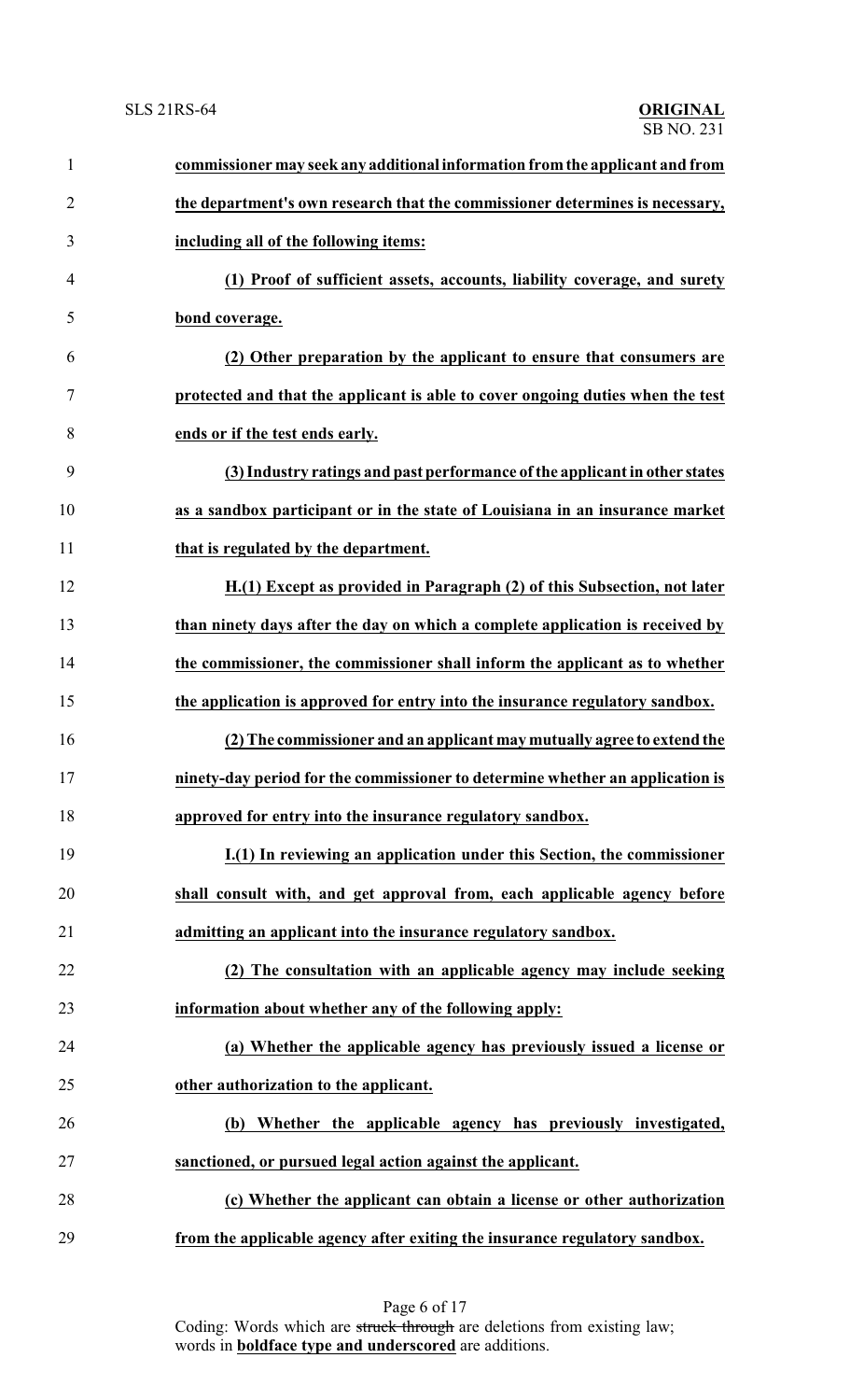| $\mathbf{1}$   | (d) Whether certain licensure or other regulations should not be waived          |
|----------------|----------------------------------------------------------------------------------|
| $\overline{2}$ | even if the applicant is accepted into the insurance regulatory sandbox.         |
| 3              | J. In reviewing an application under this Section, the commissioner shall        |
| $\overline{4}$ | consider whether a competitor to the applicant is or has been an insurance       |
| 5              | sandbox participant and, if so, weigh that as a factor in favor of allowing the  |
| 6              | applicant to also become an insurance sandbox participant.                       |
| 7              | K. If the commissioner and any applicable agency approve admitting an            |
| 8              | applicant into the insurance regulatory sandbox, an applicant may become an      |
| 9              | insurance sandbox participant.                                                   |
| 10             | L. The commissioner may deny any application submitted under this                |
| 11             | Section, for any reason in the commissioner's discretion.                        |
| 12             | M. If an application submitted under this Subpart is denied, the                 |
| 13             | commissioner shall provide written description of the reasons for the denial as  |
| 14             | an insurance sandbox participant.                                                |
| 15             | §1430.4. Scope of the insurance regulatory sandbox                               |
| 16             | A. If the commissioner approves an application under R.S. 22:1430.3, the         |
| 17             | insurance sandbox participant has twenty-four months after the day on which      |
| 18             | the application was approved to test the innovative insurance product or service |
| 19             | described in the insurance sandbox participant's application.                    |
| 20             | B. An insurance sandbox participant testing an innovative insurance              |
| 21             | product or service within the insurance regulatory sandbox is subject to all of  |
| 22             | the following:                                                                   |
| 23             | (1) Consumers shall be residents of this state.                                  |
| 24             | (2) The commissioner may, on a case-by-case basis, specify the maximum           |
| 25             | number of consumers that may enter into an agreement with the insurance          |
| 26             | sandbox participant to use the innovative insurance product or service.          |
| 27             | (3) The commissioner may, on a case-by-case basis, specify the maximum           |
| 28             | number of items and the maximum coverage amount for each item that may be        |
| 29             | offered by an insurance sandbox participant during the testing of the innovative |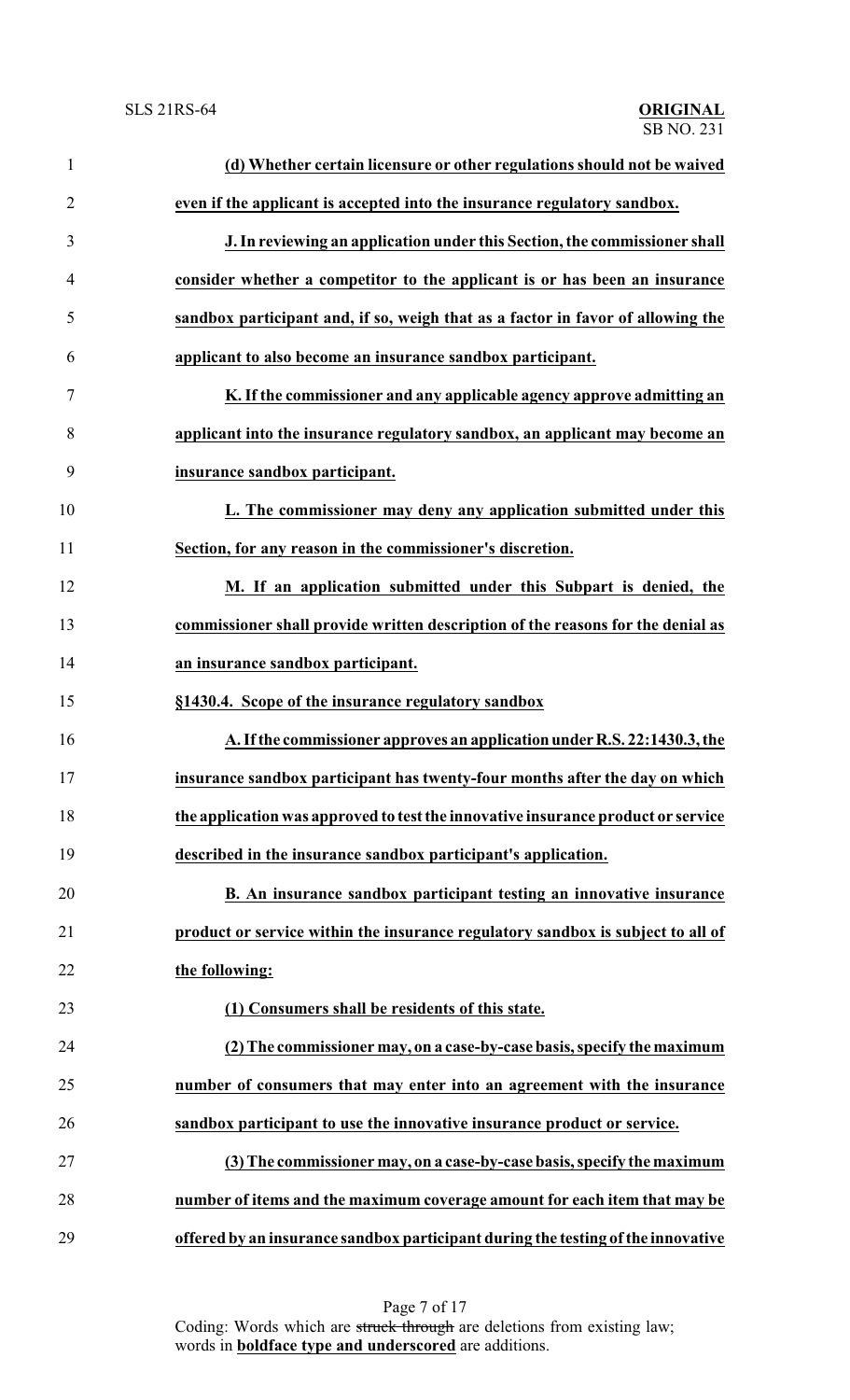| $\mathbf{1}$   | insurance product or service.                                                     |
|----------------|-----------------------------------------------------------------------------------|
| $\overline{2}$ | (4) The commissioner may, on a case-by-case basis, specify liability              |
| 3              | coverage requirements and minimum financial reserves requirements that the        |
| $\overline{4}$ | insurance sandbox participant shall meet during the testing of the innovative     |
| 5              | insurance product or service.                                                     |
| 6              | C. The provisions of this Subpart shall not restrict an insurance                 |
| $\tau$         | sandbox participant who holds a license or other authorization in another         |
| 8              | jurisdiction from acting in accordance with that license or other authorization.  |
| 9              | D. An insurance sandbox participant is deemed to possess an appropriate           |
| 10             | license under the laws of this state for the purposes of any provision of federal |
| 11             | law requiring state licensure or authorization.                                   |
| 12             | E. An insurance sandbox participant that is testing an innovative                 |
| 13             | insurance product or service is not subject to state laws, regulations, licensing |
| 14             | requirements, or authorization requirements that were identified by the           |
| 15             | insurance sandbox participant in the insurance sandbox participant's              |
| 16             | application and have been waived in writing by the commissioner of insurance.     |
| 17             | F. Notwithstanding any other provision of this Subpart to the contrary,           |
| 18             | an insurance sandbox participant shall not have immunity related to any           |
| 19             | criminal offense committed during the insurance sandbox participant's             |
| 20             | participation in the insurance regulatory sandbox.                                |
| 21             | G. By written notice, the commissioner shall end an insurance sandbox             |
| 22             | participant's participation in the insurance regulatory sandbox at any time and   |
| 23             | for any reason, including if the commissioner determines an insurance sandbox     |
| 24             | participant is not operating in good faith to bring an innovative insurance       |
| 25             | product or service to market.                                                     |
| 26             | H. The commissioner and his employees are not liable for any business             |
| 27             | losses or the recouping of application expenses related to the insurance          |
| 28             | regulatory sandbox, including for any of the following reasons:                   |
| 29             | (1) Denying an applicant's application to participate in the insurance            |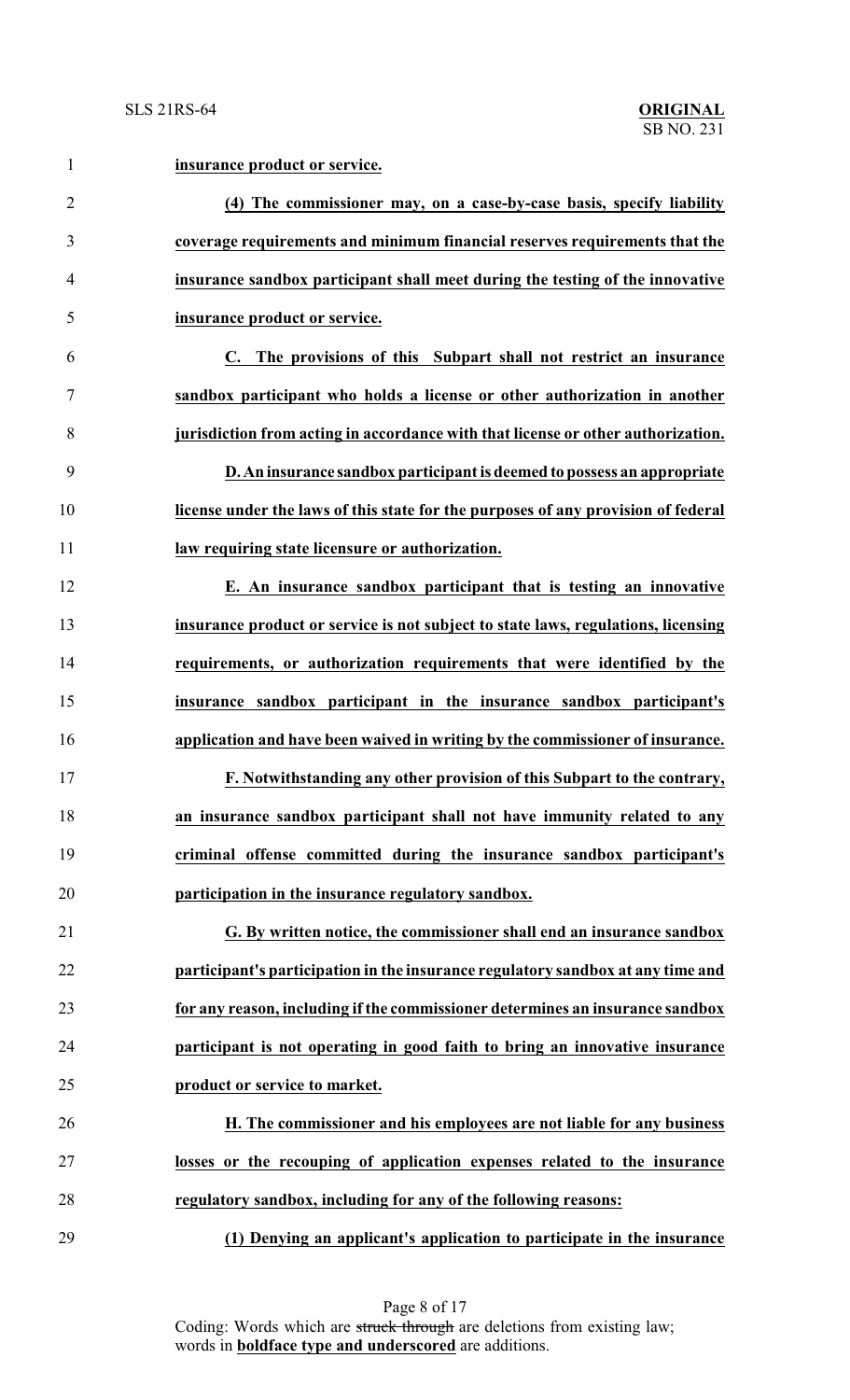| $\mathbf{1}$   | regulatory sandbox for any reason.                                                   |
|----------------|--------------------------------------------------------------------------------------|
| $\overline{2}$ | (2) Ending an insurance sandbox participant's participation in the                   |
| 3              | insurance regulatory sandbox at any time and for any reason.                         |
| 4              | I. No guaranty association in the state shall be held liable for business            |
| 5              | losses or liabilities incurred as a result of activities undertaken by a participant |
| 6              | in the insurance sandbox.                                                            |
| 7              | §1430.5. Consumer protection for insurance regulatory sandbox; disclosures           |
| 8              | A. Before providing an innovative insurance product or service to a                  |
| 9              | consumer, an insurance sandbox participant shall disclose all of the following       |
| 10             | items to the consumer:                                                               |
| 11             | (1) The name and contact information of the insurance sandbox                        |
| 12             | participant.                                                                         |
| 13             | (2) That the innovative insurance product or service is authorized                   |
| 14             | pursuant to the insurance regulatory sandbox and, if applicable, that the            |
| 15             | insurance sandbox participant does not have a license or other authorization to      |
| 16             | provide an insurance product or service under state laws that regulate               |
| 17             | insurance products or services outside the insurance regulatory sandbox.             |
| 18             | (3) That the innovative insurance product or service is undergoing                   |
| 19             | testing and may not function as intended and may expose the customer to              |
| 20             | financial risks of loss.                                                             |
| 21             | (4) That the provider of the innovative insurance product or service is              |
| 22             | not immune from civil liability for any losses or damages caused by the              |
| 23             | innovative insurance product or service.                                             |
| 24             | (5) That the state does not endorse or recommend the innovative                      |
| 25             | insurance product or service.                                                        |
| 26             | (6) That the innovative insurance product or service is a temporary test             |
| 27             | that may be discontinued at the end of the testing period.                           |
| 28             | (7) The expected end date of the testing period.                                     |
| 29             | (8) That a consumer may contact the commissioner of insurance to file                |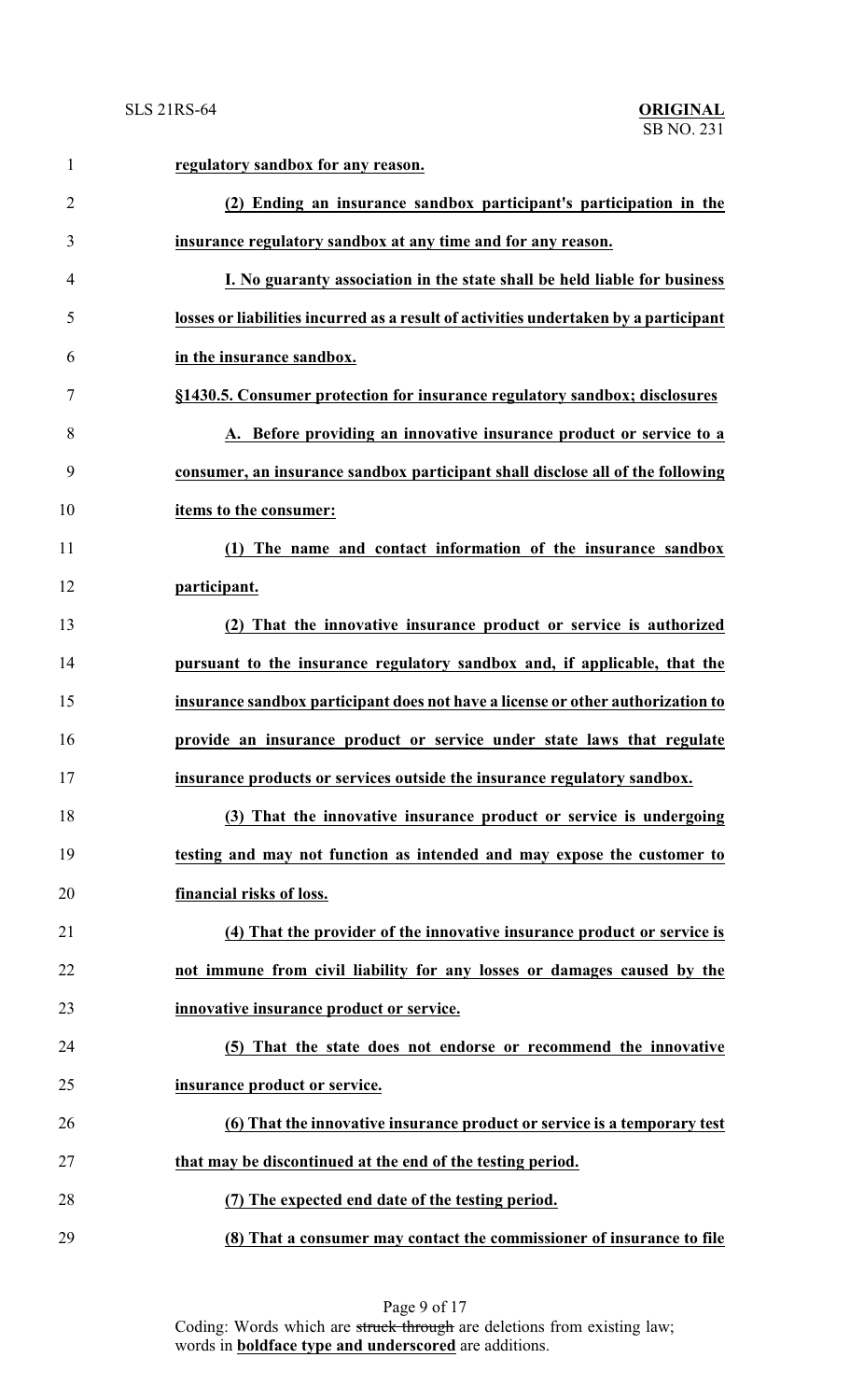| $\mathbf{1}$   | a complaint regarding the innovative insurance product or service being tested      |
|----------------|-------------------------------------------------------------------------------------|
| $\overline{2}$ | and provide the commissioner's telephone number and website address where           |
| 3              | a complaint may be filed.                                                           |
| $\overline{4}$ | B. The disclosures required by Subsection A of this Section shall be                |
| 5              | provided to a consumer in a clear and conspicuous form. For an internet or          |
| 6              | application-based innovative insurance product or service, a consumer shall         |
| 7              | acknowledge receipt of the disclosure before a transaction is completed.            |
| 8              | The commissioner may require that an insurance sandbox<br>C.                        |
| 9              | participant make additional disclosures to a consumer.                              |
| 10             | §1430.6. Requirements for exiting insurance regulatory sandbox                      |
| 11             | A. At least thirty days before the end of the twenty-four month insurance           |
| 12             | regulatory sandbox testing period, an insurance sandbox participant shall do        |
| 13             | one of the following:                                                               |
| 14             | (1) Notify the commissioner that the insurance sandbox participant will             |
| 15             | exit the insurance regulatory sandbox, discontinue the insurance sandbox            |
| 16             | participant's test, and will stop offering any innovative insurance product or      |
| 17             | service in the insurance regulatory sandbox within sixty days after the day on      |
| 18             | which the twenty-four month testing period ends.                                    |
| 19             | (2) Seek an extension in accordance with R.S. 22:1430.7.                            |
| 20             | B. Subject to the provisions of Subsection C of this Section, if the                |
| 21             | commissioner does not receive notification as required by Subsection A of this      |
| 22             | Section, the insurance regulatory sandbox testing period ends at the end of the     |
| 23             | twenty-four month testing period and the insurance sandbox participant shall        |
| 24             | immediately stop offering each innovative insurance product or service being        |
| 25             | tested.                                                                             |
| 26             | C. If a test includes offering an innovative insurance product or service           |
| 27             | that requires ongoing duties, the insurance sandbox participant shall continue      |
| 28             | to fulfill those duties or arrange for another person to fulfill those duties after |
| 29             | the date on which the insurance sandbox participant exits the insurance             |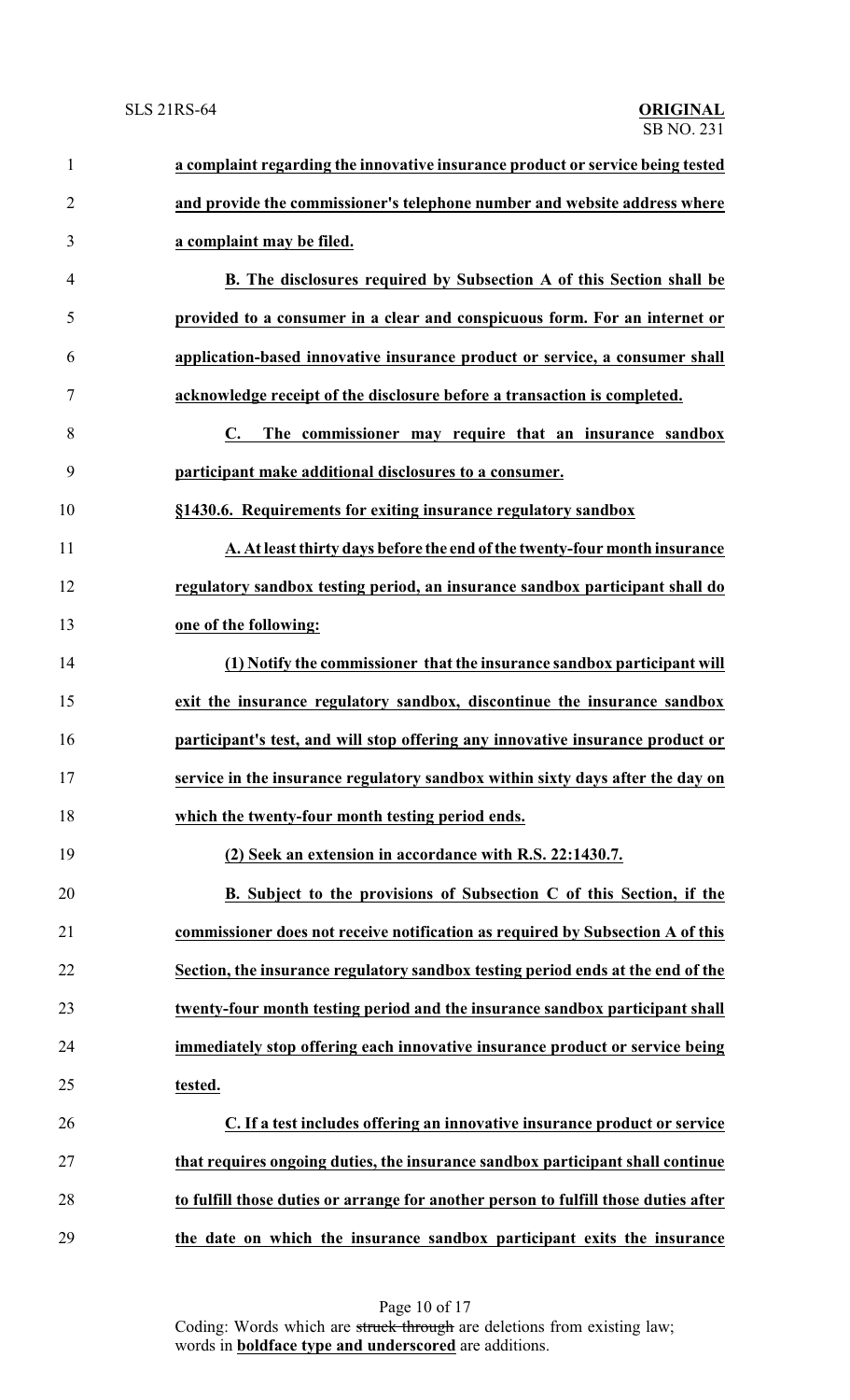**regulatory sandbox.**

|                | §1430.7. Extensions                                                             |
|----------------|---------------------------------------------------------------------------------|
|                | A. Not later than thirty days before the end of the twenty-four month           |
| $\overline{4}$ | regulatory insurance sandbox testing period, an insurance sandbox participant   |
|                | may request an extension of the insurance regulatory sandbox testing period for |
| 6              | the purpose of obtaining a license or other authorization required by law.      |
|                | B. The commissioner shall grant or deny a request for an extension in           |
| 8              | accordance with Subsection A of this Section by the end of the twenty-four      |

**month insurance regulatory sandbox testing period.**

 **C. The commissioner may grant an extension in accordance with this Section for not more than six months after the end of the insurance regulatory sandbox testing period.**

 **D. An insurance sandbox participant who obtains an extension in accordance with this Section shall provide the commissioner with a written report every three months providing an update on efforts to obtain a license or other authorization required by law, including any submitted applications for licensure or other authorization, rejected applications, or issued licenses or other authorization.**

**§1430.8. Recordkeeping and reporting requirements**

 **A. An insurance sandbox participant shall retain records, documents, and data produced in the ordinary course of business regarding an innovative insurance product or service tested in the insurance regulatory sandbox.**

 **B. If an innovative insurance product or service fails before the end of a testing period, the insurance sandbox participant shall notify the commissioner and report on actions taken by the insurance sandbox participant to ensure consumers have not been harmed as a result of the failure.**

 **C. The commissioner shall establish quarterly reporting requirements for an insurance sandbox participant, including information about any customer complaints.**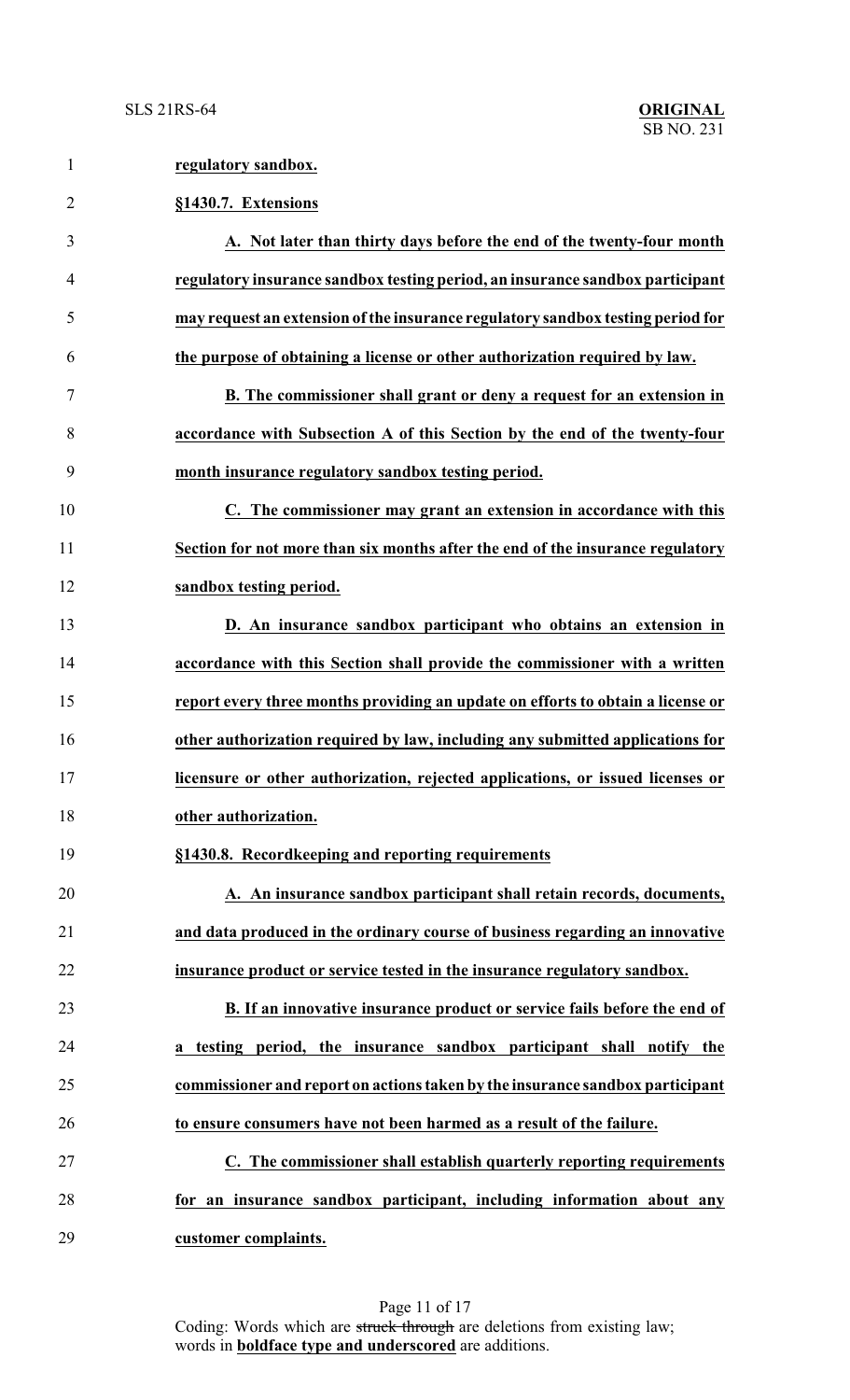| $\mathbf{1}$   | D. The commissioner may request records, documents, and data from an                                                                                                                                                                          |
|----------------|-----------------------------------------------------------------------------------------------------------------------------------------------------------------------------------------------------------------------------------------------|
| $\overline{2}$ | insurance sandbox participant, and upon request of the commissioner, an                                                                                                                                                                       |
| 3              | insurance sandbox participant shall make records, documents, and data                                                                                                                                                                         |
| $\overline{4}$ | available for inspection by the department.                                                                                                                                                                                                   |
| 5              | E. If the commissioner determines that an insurance sandbox participant                                                                                                                                                                       |
| 6              | has engaged in, is engaging in, or is about to engage in any practice or                                                                                                                                                                      |
| $\tau$         | transaction that is in violation of this Subpart or that constitutes a violation of                                                                                                                                                           |
| 8              | a state or federal criminal law, the commissioner may remove an insurance                                                                                                                                                                     |
| 9              | sandbox participant from the insurance regulatory sandbox.                                                                                                                                                                                    |
| 10             | On or before October 1, 2022, and annually thereafter, the<br><b>F.</b>                                                                                                                                                                       |
| 11             | commissioner shall provide a written report to the Senate Committee on                                                                                                                                                                        |
| 12             | Insurance and the House Committee on Insurance that provides information                                                                                                                                                                      |
| 13             | regarding each insurance sandbox participant and with recommendations                                                                                                                                                                         |
| 14             | regarding the effectiveness of the Insurance Regulatory Sandbox Program.                                                                                                                                                                      |
| 15             | Section 2. The Louisiana State Law Institute is hereby directed to redesignate the                                                                                                                                                            |
| 16             | provisions contained in Subpart M of Part IV of Chapter 4 of Title 22 of the Louisiana                                                                                                                                                        |
| 17             | Revised Statutes of 1950, which is comprised of R.S. 22:1431, as "Subpart M-2 Portable                                                                                                                                                        |
|                | Electronics"<br><u> 1980 - John Stein, mars and de Britain Born Stein, mars and de Britain Born Stein Born Stein Born Stein Born</u>                                                                                                          |
|                | $\mathbf{r}$ and the state of the state $\mathbf{r}$ and $\mathbf{r}$ and $\mathbf{r}$ are the state of the state of the state of the state of the state of the state of the state of the state of the state of the state of the state of the |

The original instrument and the following digest, which constitutes no part of the legislative instrument, were prepared by Carla S. Roberts.

DIGEST SB 231 Original 2021 Regular Session Robert Mills

Proposed law creates the Insurance Regulatory Sandbox Act.

Proposed law provides that the commissioner of insurance will establish a program to enable a person to obtain limited access to the insurance market in the state to test an innovative insurance product or service without obtaining a license or other authorization that might otherwise be required. Proposed law defines "innovative insurance product or service" as an insurance product or service that includes an innovation that is different from, or used in a different manner than, other insurance products that are already licensed pursuant to present law.

Proposed law provides that the commissioner may execute agreements with or follow the best practices of the U.S. Consumer Financial Protection Bureau or the best practices of another state that is administering similar innovative insurance programs.

Proposed law provides that the commissioner may not approve participation in the insurance regulatory sandbox program by an applicant or any other participant who has been convicted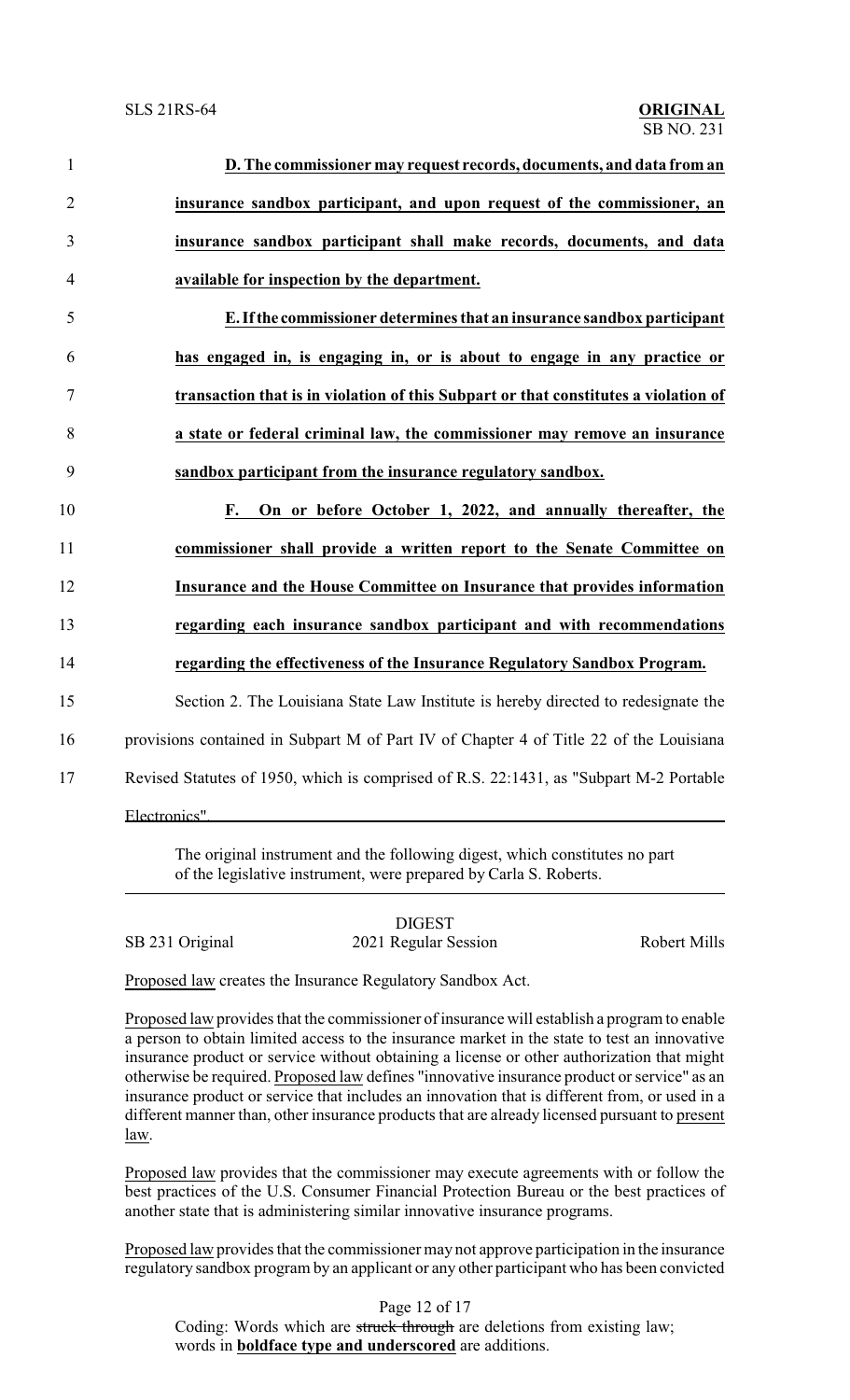or entered a plea of nolo contendere to a crime involving theft, fraud, or dishonesty that bears a substantial relationship to the applicant's or participant's ability to safely or competently participate in the insurance regulatory sandbox program.

Proposed law provides that an applicant for the insurance regulatory sandbox will provide to the commissioner an application in a form prescribed by the commissioner and submit a nonrefundable application fee of \$4,500. The fee may be waived or reduced by the commissioner if the applicant holds a license issued by the department of insurance under the provisions of present law.

Proposed law requires that the applicant show that he is subject to the jurisdiction of this state and demonstrate that he has established a physical or virtual location that is adequately accessible to the department from which testing will be developed and performed and where all required records, documents, and data will be maintained.

Proposed law requires that the applicant provide relevant personal and contact information for the applicant, including legal names, addresses, telephone numbers, email addresses, website addresses, and other information required by the commissioner.

Proposed law requires that the applicant disclose any criminal convictions of the applicant or other participating personnel and demonstrate that he has the necessary personnel, financial and technical expertise, access to capital, and developed plan to test, monitor, and assess the innovative insurance product or service.

Proposed law provides that, after an application is filed and before approving an application, the commissioner may seek any additional information from the applicant and from the department's own research that the he determines is necessary, including all of the following:

- (1) Proof of sufficient assets, accounts, liability coverage, and surety bond coverage.
- (2) Other preparation by the applicant to ensure that consumers are protected and that the applicant will be able to cover ongoing duties when the test ends or if the test ends early.
- (3) Industry ratings and past performance of the applicant in other states as a sandbox participant or in the La. insurance market.

Proposed law provides that, not later than 90 days after the day on which a complete application is received, the commissioner shall inform the applicant as to whether the application is approved for entry into the insurance regulatory sandbox, unless the commissioner and an applicant mutually agree to extend the 90-day period.

Proposed law provides that, if the commissioner finds that the applicant needs approval from another state office or department before selling the innovative insurance product or service, the commissioner shall consult with and get approval from each applicable agency before admitting an applicant into the insurance regulatory sandbox.

Proposed law provides that the consultation with an applicable agency may include seeking information about whether any of the following apply:

- (1) Whether the applicable agency has previously issued a license or other authorization to the applicant.
- (2) Whether the applicable agency has previously investigated, sanctioned, or pursued legal action against the applicant.
- (3) Whether the applicant could obtain a license or other authorization from the applicable agency after exiting the insurance regulatory sandbox.

Page 13 of 17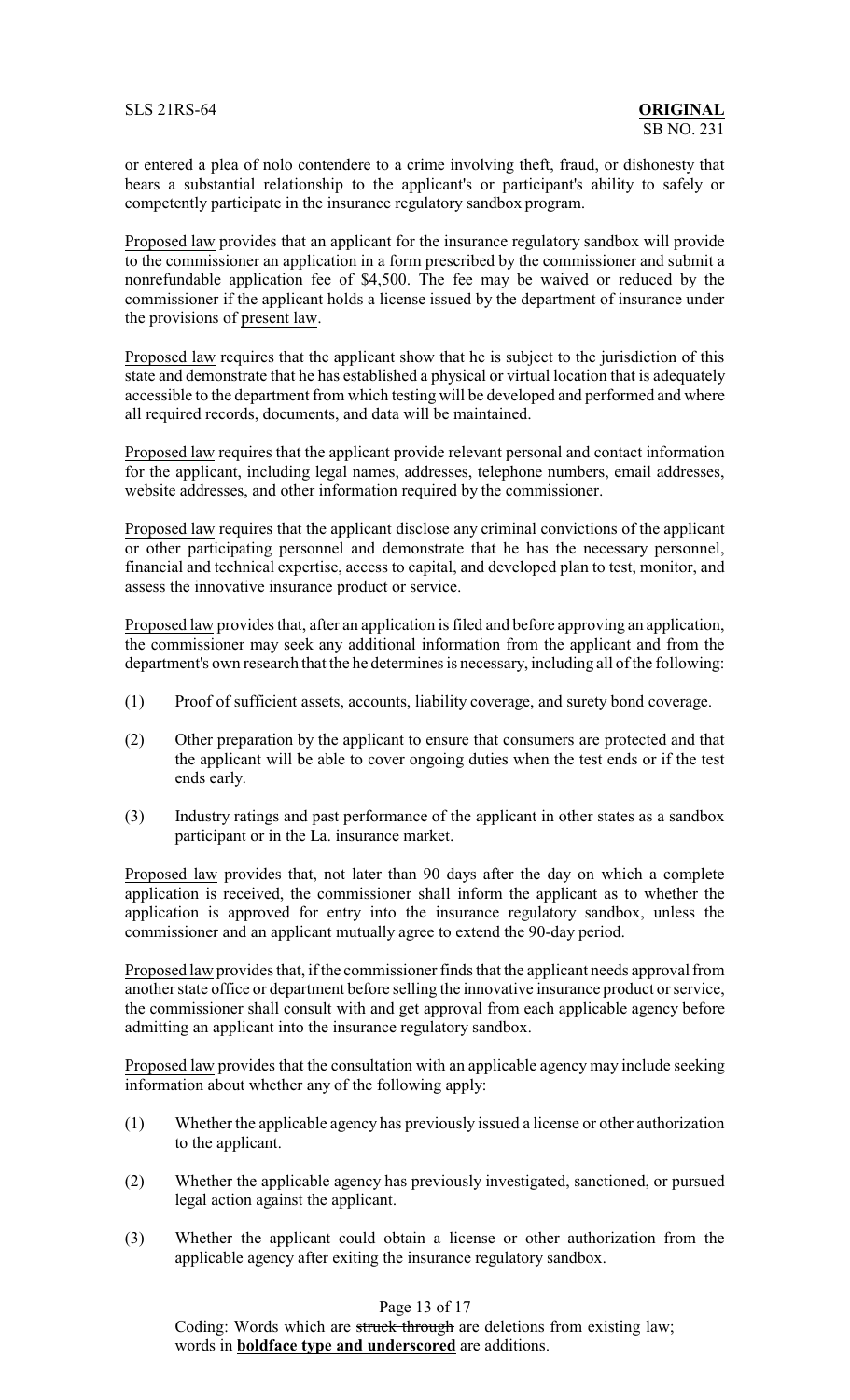## SLS 21RS-64 **ORIGINAL**

(4) Whether certain licensure or other regulations should not be waived even if the applicant is accepted into the insurance regulatory sandbox.

Proposed law provides that, in reviewing an application, the commissioner shall consider whether a competitor to the applicant is or has been an insurance sandbox participant and, if so, weigh that as a factor in favor of allowing the applicant to also become an insurance sandbox participant.

Proposed law provides that if the commissioner and any applicable agency approve admitting an applicant into the insurance regulatory sandbox, an applicant may become an insurance sandbox participant.

Proposed law authorizes the commissioner to deny any sandbox participant's application for any reason and at his discretion and that, if the commissioner denies an application then the commissioner shall provide to the applicant a written description of the reasons for the denial as an insurance sandbox participant.

Proposed law provides that if the commissioner approves an application, the insurance sandbox participant has 24 months after the day on which the application was approved to test the innovative insurance product or service described in the insurance sandbox participant's application.

Proposed law provides that an insurance sandbox participant testing an innovative insurance product or service within the insurance regulatory sandbox is subject to all of the following requirements:

- (1) Consumers who are offered the innovative insurance products must be La. residents.
- (2) The commissioner may, on a case-by-case basis, specify the maximum number of consumers that may enter into an agreement with the insurance sandbox participant to use the innovative insurance product or service.
- (3) The commissioner may specify the maximum number of items and the maximum coverage amount for each item that may be offered by an insurance sandbox participant.
- (4) The commissioner may, on a case-by-case basis, specify liability coverage requirements and minimum financial reserves requirements that the insurance sandbox participant will meet during the testing of the innovative insurance product or service.

Proposed law provides that an insurance sandbox participant is deemed to possess an appropriate license under La. law for the purposes of any provision of federal law requiring a state insurance license or authorization.

Proposed law provides that an insurance sandbox participant that is testing an innovative insurance product or service is not subject to state laws, regulations, licensing requirements, or authorization requirements that were identified by the insurance sandbox participant in the insurance sandbox participant's application and have been waived in writing by the commissioner.

Proposed law provides that an insurance sandbox participant does not have immunity related to any criminal offense committed during the insurance sandbox participant's participation in the insurance regulatory sandbox.

Proposed law authorizes the commissioner by written notice to end an insurance sandbox participant's program at any time and for any reason, including if the commissioner determines an insurance sandbox participant is not operating in good faith to bring an

## Page 14 of 17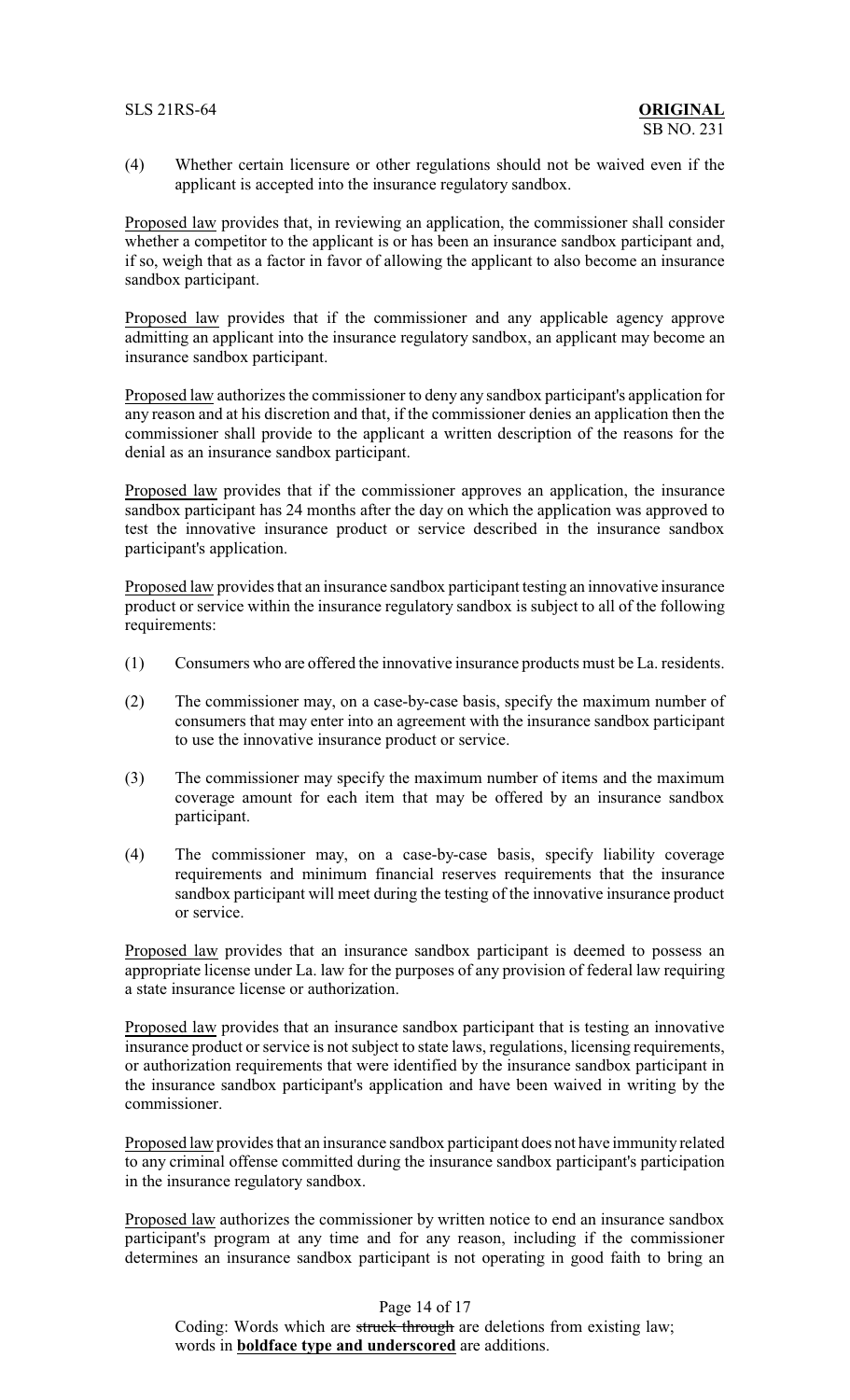innovative insurance product or service to market.

Proposed law provides that the commissioner and his employees are not liable for any business losses or the recouping of application expenses related to the insurance regulatory sandbox, including for denying an applicant's application or for ending an insurance sandbox participant's project for any reason once it has been approved.

Proposed law provides that no guaranty association in the state shall be held liable for business losses or liabilities incurred as a result of activities undertaken by a participant in the insurance sandbox.

Proposed law provides that, before providing an innovative insurance product or service to a consumer, an insurance sandbox participant will disclose all of the following to the consumer:

- (1) The name and contact information of the insurance sandbox participant.
- (2) That the innovative insurance product or service is authorized pursuant to the insurance regulatory sandbox and, if applicable, that the insurance sandbox participant does not have a license or other authorization to provide an insurance product or service under state laws that regulate insurance products or services outside the insurance regulatory sandbox.
- (3) That the innovative insurance product or service is undergoing testing and may not function as intended and may expose the customer to financial risks of loss.
- (4) That the provider of the innovative insurance product or service is not immune from civil liability for any losses or damages caused by the innovative insurance product or service.
- (5) That the state does not endorse or recommend the innovative insurance product or service.
- (6) That the innovative insurance product or service is a temporary test that may be discontinued at the end of the testing period.
- (7) The expected end date of the testing period.
- (8) That a consumer may contact the department to file a complaint regarding the innovative insurance product or service being tested and provide the department's telephone number and website address where a complaint may be filed.

Proposed law provides that the disclosures to a consumer will be in a clear and conspicuous form. For an internet or application-based innovative insurance product or service, a consumer will acknowledge receipt of the disclosure before a transaction may be completed.

Proposed law authorizes the commissioner to require that an insurance sandbox participant make additional disclosures to a consumer.

Proposed law provides that, at least 30 days before the end of the 24-month insurance regulatory sandbox testing period, a participant will notify the commissioner that the insurance sandbox participant will exit the insurance regulatory sandbox, discontinue the insurance sandbox participant's test, and will stop offering any innovative insurance product or service in the insurance regulatory sandbox within 60 days after the day on which the 24-month testing period ends or seek an extension. Proposed law further provides that if the commissioner does not receive notification, the insurance regulatory sandbox testing period ends at the end of the 24-month testing period and the insurance sandbox participant will immediately stop offering each innovative insurance product or service being tested.

## Page 15 of 17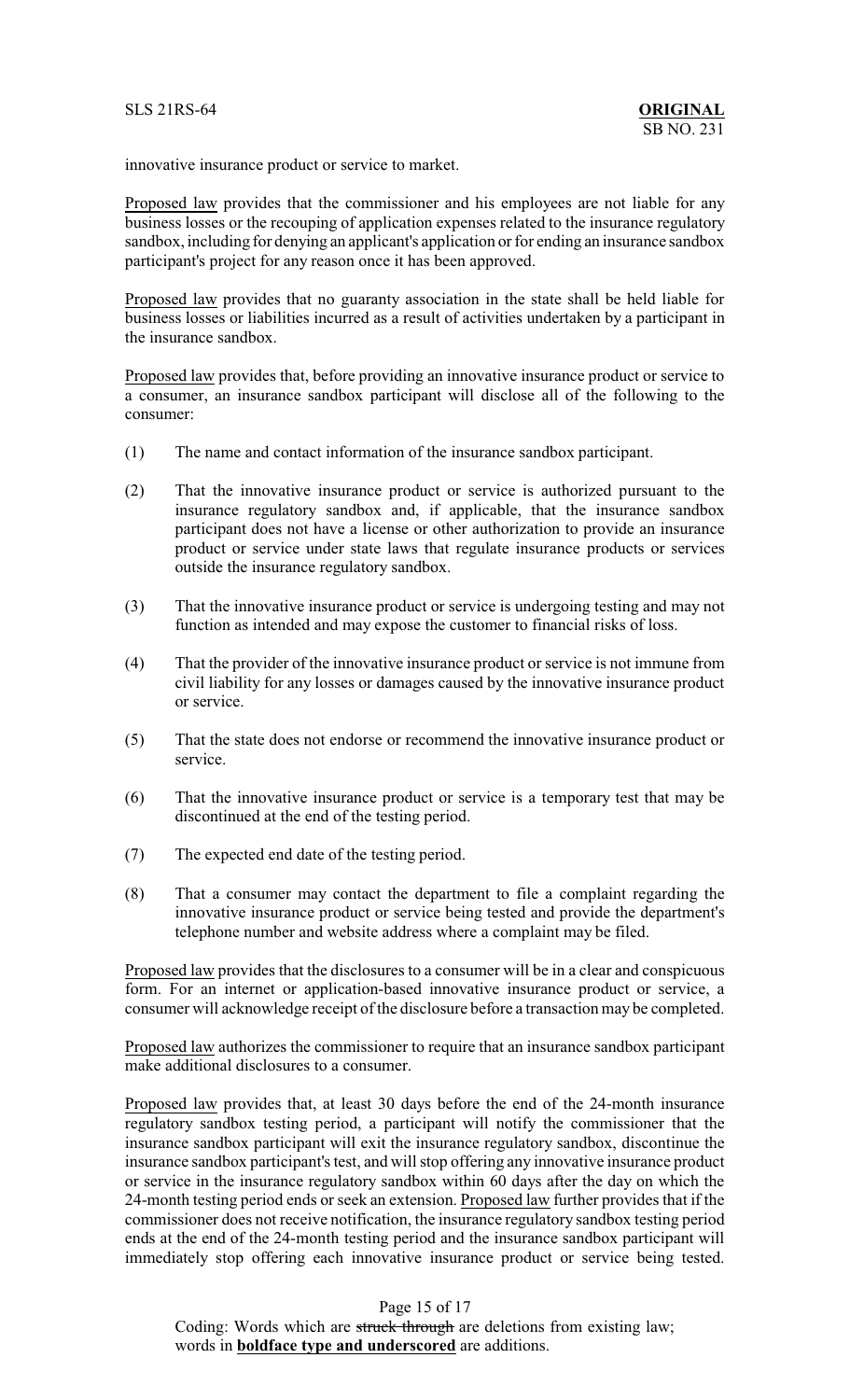Proposed law provides that if a test includes offering an innovative insurance product or service that requires ongoing duties, the insurance sandbox participant will continue to fulfill those duties or arrange for another person to fulfill those duties after the date on which the insurance sandbox participant exits the insurance regulatory sandbox program.

Proposed law provides that, not later than 30 days before the end of the 24-month regulatory insurance sandbox testing period, an insurance sandbox participant mayrequest an extension of the insurance regulatory sandbox testing period for the purpose of obtaining a license or other authorization required by law and authorizes the commissioner to deny a request for an extension by the end of the 24-month testing period. The commissioner may grant an extension for not more than six months after the end of the insurance regulatory sandbox testing period.

Proposed law requires that an insurance sandbox participant that obtains an extension provide the commissioner with a written report every three months that provides an update on efforts to obtain a license or other authorization required by law, including any submitted applications for licensure or other authorization, rejected applications, or issued licenses or other authorization.

Proposed law provides that an insurance sandbox participant will retain records, documents, and data produced in the ordinary course of business regarding an innovative insurance product or service tested in the insurance regulatory sandbox.

Proposed law provides that if an innovative insurance product or service fails before the end of a testing period, the insurance sandbox participant will notify the department and report on actions taken by the insurance sandbox participant to ensure consumers have not been harmed as a result of the failure.

Proposed law requires that the commissioner establish quarterly reporting requirements for an insurance sandbox participant, including information about any customer complaints.

Proposed law authorizes the commissioner to request records, documents, and data from an insurance sandbox participant and, upon the department's request, an insurance sandbox participant will make such records, documents, and data available for inspection.

Proposed law authorizes the commissioner to remove an insurance sandbox participant if he determines that an insurance sandbox participant has engaged in, is engaging in, or is about to engage in any practice or transaction that is a violation or constitutes a violation of a state or federal criminal law.

Proposed law provides for the following definitions:

- (1) "Applicable agency" means a department or agency of the state, other than the Department of Insurance, that by law regulates certain types of business activities in the state which are related to the sale of insurance but are not regulated by the Department of Insurance, including but not limited to the office of financial institutions, which the department determines would be necessary to regulate an insurance sandbox participant's particular proposed innovative insurance product or service.
- (2) "Applicant" means an individual or entity that is applying to participate in the insurance regulatory sandbox.
- (3) "Blockchain technology" means the use of a digital database containing records of financial transactions, which can be simultaneously used and shared within a decentralized, publicly accessible network and can record transactions between two parties in a verifiable and permanent way.

Page 16 of 17